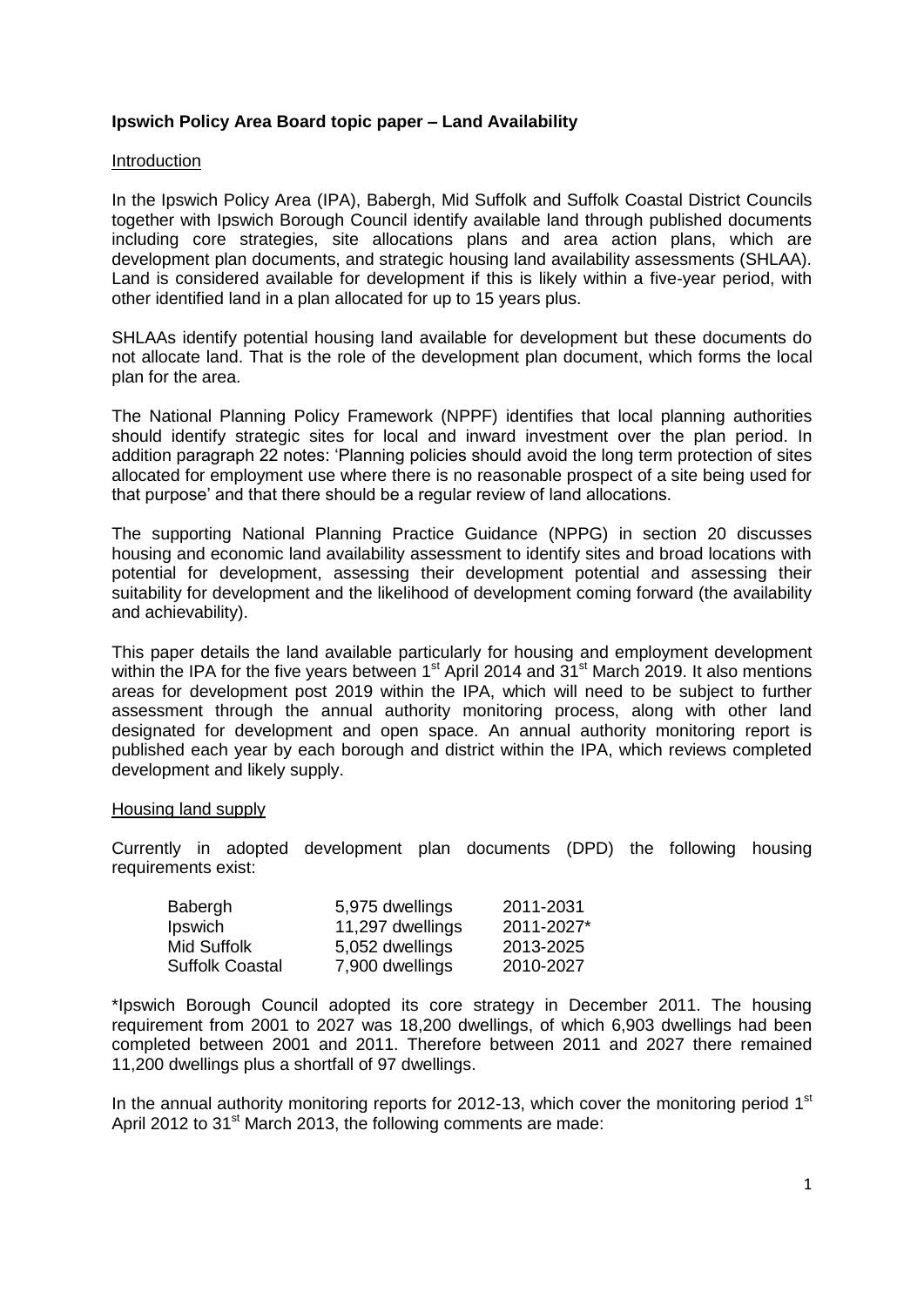## **Babergh**

Housing delivery is being phased in first five years (2011-2016) with a reduced target of 220 dwellings per year, rising to 325 dwellings per year in the following years.

Outstanding planning permissions as at April 2013, plus strategic core strategy allocations and remaining local plan allocations can potentially deliver 1,653 houses by March 2018. Together with windfall sites (those sites not previously identified) this would increase delivery to around 1,868 dwellings by March 2018. This is greater than the five-year supply requirement plus 5% required by the NPPF.

The strategic site identified in the IPA is at Copdock for the delivery of 350 dwellings.

### **Ipswich**

As at 31<sup>st</sup> March 2013, 3,729 dwellings can potentially be delivered in the five years to March 2018 against a requirement of 4,067 dwellings. Therefore the Council has a 4.5 year supply of housing land over the five year period to 2018. This shortfall may put pressure on the delivery of homes within the IPA to ensure the housing need is met. In the longer term between 2018 and 2023, Ipswich has enough sites to meet the requirement but beyond 2023 towards 2031 there is likely to be a shortfall of around 2,000 dwellings from the supply.

The five-year supply does not include any windfall element, which historically completions have been approximately 40 dwellings a year.

### **Mid-Suffolk**

As at 31<sup>st</sup> March 2013, 2,925 dwellings can potentially be delivered in the five years to March 2018, from outstanding planning permissions, a remaining local plan allocation, a new allocation in the Stowmarket area action plan and additional supply in Stowmarket identified in the core strategy focused review. This again is greater than the five-year supply requirement plus 5% required by the NPPF.

#### **Suffolk Coastal**

As of  $31<sup>st</sup>$  March 2013, the Council has an identified a supply of 2,410 dwellings for the period to 31<sup>st</sup> March 2018. The identified supply equates to 3.7 years of housing land which falls short of the NPPF requirements. The Council only has one Local Plan residential allocation available at Rendlesham for 75 dwellings which is yet to come forward. A strategic area for growth at Adastral Park, Martlesham has been identified for in the region of 2,000 dwellings which is expected to come forward early in the plan period. Further residential sites are to be identified as part of the Felixstowe Peninsula area action plan (AAP) and the Site Specific Allocations development plan document to deliver the Core Strategy housing target.

#### **Summary**

Babergh and Mid Suffolk District Councils have an identified housing land supply to meet their five-year requirements, with 350 dwellings at Copdock identified in Babergh within the IPA. Ipswich Borough Council and Suffolk Coastal District Council do not have enough land to meet their requirements but both local authorities have planned large-scale housing-led developments to address future supply at the Ipswich Garden Suburb in north Ipswich (3,500 dwellings) and at Adastral Park at Martlesham (2,000 dwellings), both within the IPA. There are also a number of brownfield sites in the IP-One area in central Ipswich that could be developed further when the market for apartments improves and the flood defence barrier is developed in 2017.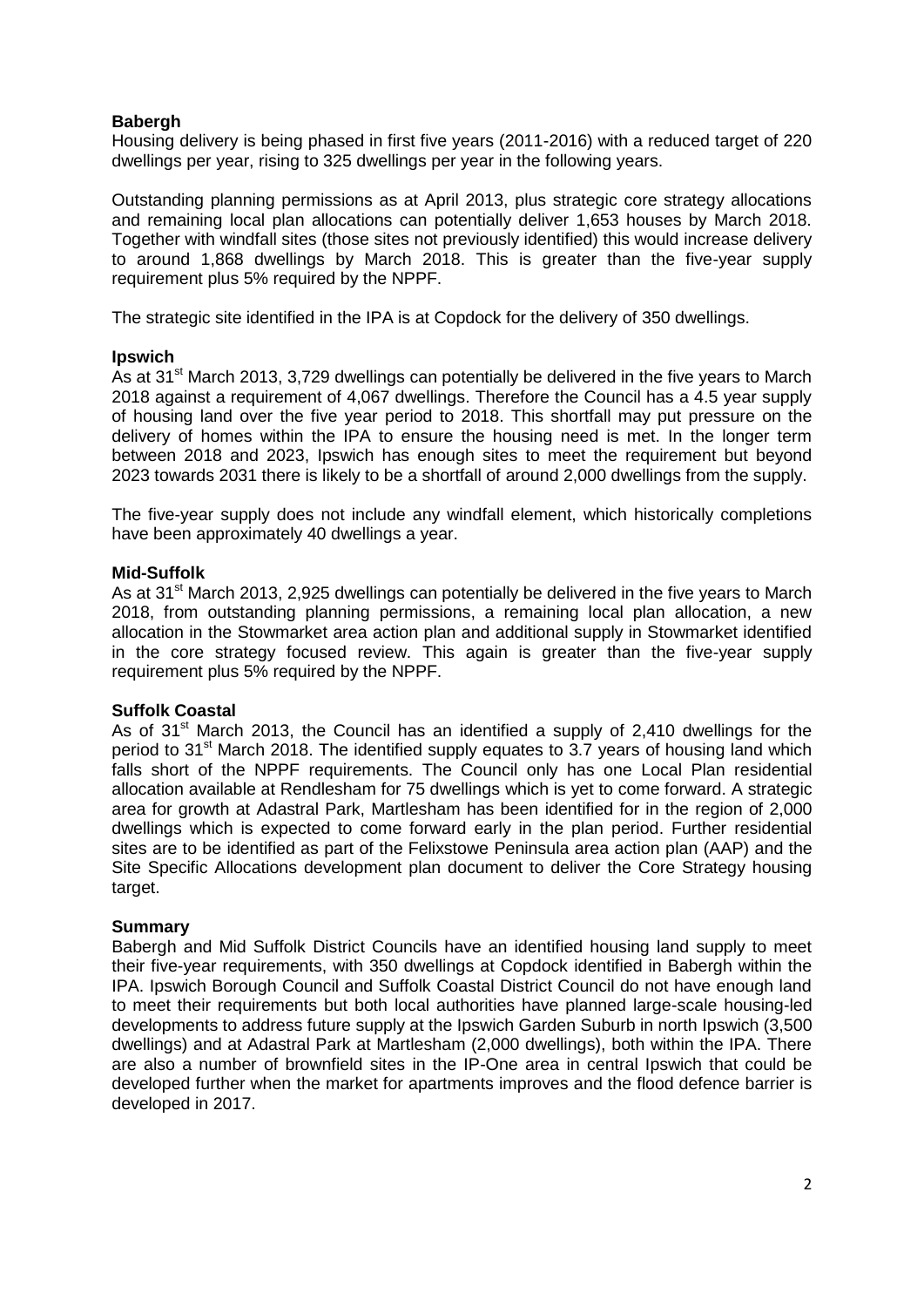### Employment land supply (use classes B1, B2 and B8 – office, light industrial, general industrial and warehouse)

## **Babergh**

The trajectory for the delivery of employment land allocations identified in the Babergh Local Plan Core Strategy and Policies 2011-2031 document and undeveloped allocations from the Local Plan Alteration No. 2 2006 within the IPA are listed below.

| <b>Policy</b><br>ref | Site name                                                                              | <b>Site</b><br><b>Size</b><br>(Ha) | <b>Available</b> | <b>Suitable</b> | <b>Suggested</b><br>use                  | Est. no.<br>of jobs<br>(FTE)    | 2011<br>$-16$<br><b>Short</b>  | 2016<br>$-21$<br>Short/<br><b>Med</b>  | $2021 -$<br>26<br>Med/<br>Long                                                            | $2026 -$<br>31<br>Long |
|----------------------|----------------------------------------------------------------------------------------|------------------------------------|------------------|-----------------|------------------------------------------|---------------------------------|--------------------------------|----------------------------------------|-------------------------------------------------------------------------------------------|------------------------|
|                      | Local Plan - Core Strategy & Policies 2011 - 2031 (inc. Major Modifications July 2012) |                                    |                  |                 |                                          |                                 |                                |                                        |                                                                                           |                        |
| CS5                  | London Road,<br>Ipswich Fringe                                                         | 6                                  | Y                | Y               | <b>B1</b>                                | 1,086                           |                                |                                        |                                                                                           |                        |
| CS5a                 | Former Sugar<br>Factory,<br>Sproughton                                                 | 35.5                               | Y                | Y               | B1, B2, B8<br>+ other<br>employ'<br>uses | #2,131                          |                                |                                        |                                                                                           |                        |
| CS5 <sub>b</sub>     | Wherstead<br><b>Office Park</b>                                                        | 7.1                                | Some<br>space    | Υ               | B1                                       |                                 |                                |                                        |                                                                                           |                        |
| <b>Policy</b><br>ref | Site name                                                                              | <b>Site</b><br><b>Size</b><br>(Ha) | Available        | <b>Suitable</b> | <b>Suggested</b><br>use                  | Est. no.<br>of jobs<br>$($ FTE) | $2011 -$<br>16<br><b>Short</b> | $2016 -$<br>21<br>Short/<br><b>Med</b> | $2021 -$<br>26<br>Med/<br>Long                                                            | $2026 -$<br>31<br>Long |
|                      | Undeveloped Allocations from the Local Plan Alteration No.2 2006                       |                                    |                  |                 |                                          |                                 |                                |                                        |                                                                                           |                        |
| <b>EM17</b>          | Land off<br>Sprites Lane,<br>Ipswich                                                   | 4                                  | Y                | Y               | <b>B1</b>                                | $*^1946$                        |                                |                                        |                                                                                           |                        |
|                      | <b>TOTAL</b>                                                                           |                                    |                  |                 |                                          | #4,163                          |                                |                                        | #Note: this is an estimate for the<br>number of jobs expected to be<br>delivered by 2031. |                        |

**Note:** Job numbers throughout this document are derived by using a floorspace density formula set out in the Employment Densities Guide 2nd Edition 2010 (Drivers Jonas Deloitte for OffPAT & HCA) see Core Document G02 from the Babergh Core Strategy Examination. The B1 formula has been adjusted as set out in Appendix 1 of Technical Background Paper 3 Core Document D40.

**\* 1** Land off Sprites Lane. Figures adjusted by 'minus' 417 B1 office and adding 30 (no. of jobs stated on application form for new Veterinary Practice).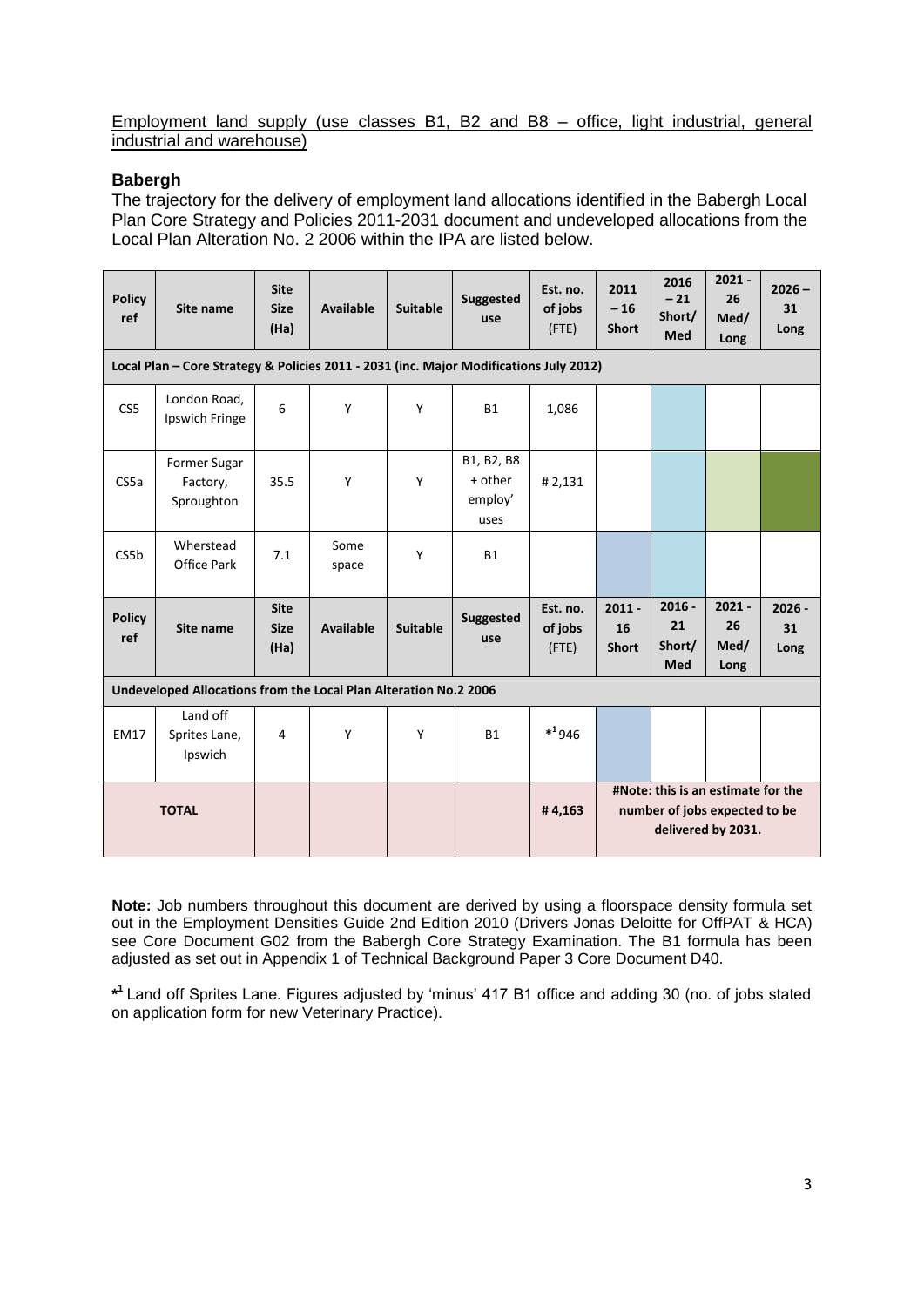# **Ipswich**

The adopted Ipswich Borough Council Core Strategy and Policies development plan document (December 2011) identifies 10 hectares of employment land at a strategic employment site on the former Crane's site for B1, B2 and B8 uses. This has now been prepared with access roads, is available now and is called Futura Park. Ipswich Borough Council is also currently preparing its Site Allocations and Policies (incorporating IP-One Area Action Plan) development plan document, which proposes to allocate the following large sites for employment, which can be developed now.

| Site ref     | Site name                       | Site Size (Ha) | Percentage<br>for<br>employment | <b>Suggested</b><br>use |
|--------------|---------------------------------|----------------|---------------------------------|-------------------------|
| <b>IP058</b> | Raeburn Road                    | 5.85           | 100                             | B1, B2, B8              |
| <b>IP067</b> | Sandyhill Lane                  | 5.25           | 100                             | B1 (office)             |
| <b>IP099</b> | Raeburn Road south              | 2.29           | 100                             | B1, B2, B8              |
| IP146        | Ransomes Europark East          | 5.29           | 100                             | B1, B2, B8              |
| <b>IP147</b> | Between railway & Hadleigh Road | 4.70           | 100                             | B1 (except<br>office)   |

In the short to medium term sites have been identified for office use (B1) at:

| Site ref     | Site name    | Site Size (Ha) | Percentage<br>for<br>employment | <b>Suggested</b><br>use |
|--------------|--------------|----------------|---------------------------------|-------------------------|
| <b>IP051</b> | Portman Road | 2.21           | 80                              | B1 (office)             |

In the longer term two large sites have been identified for a mix of employment uses:

| Site ref      | Site name                          | Site Size (Ha) | Percentage<br>for<br>employment | Suggested<br>use                                                                     |
|---------------|------------------------------------|----------------|---------------------------------|--------------------------------------------------------------------------------------|
| <b>IP140b</b> | Land north of Whitton Lane         | 5.92           | 100                             | Employment<br>park<br>primarily B1<br>with some<br>B <sub>2</sub> and B <sub>8</sub> |
| <b>IP152</b>  | Airport Farm Kennels, north of A14 | 7.37           | 100                             | B1, B2, B8                                                                           |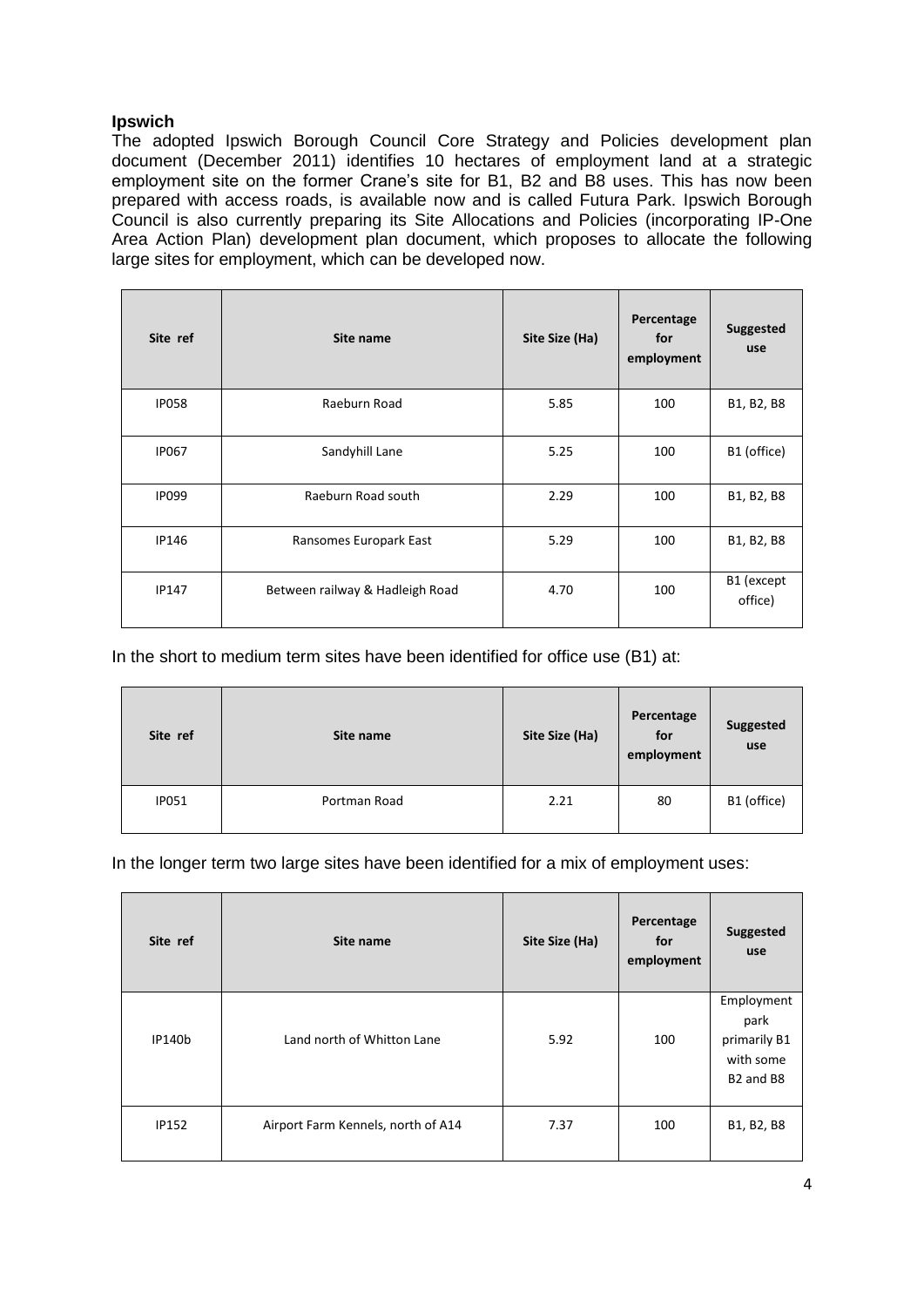In addition the following sites in the centre of Ipswich have been identified for employment use, many as part of mixed-use development in the longer term:

| Site ref     | Site name                       | Site Size (Ha) | Percentage<br>for<br>employment | Suggested<br>use  |
|--------------|---------------------------------|----------------|---------------------------------|-------------------|
| <b>IP004</b> | Sir Alf Ramsey Way              | 1.07           | 50                              | B1 (office)       |
| <b>IP011</b> | <b>Smart Street</b>             | 0.69           | 20                              | B1 (office)       |
| <b>IP015</b> | West End Road                   | 1.22           | 10                              | B1 (office)       |
| <b>IP035</b> | <b>College Street</b>           | 0.54           | 40                              | B1 (office)       |
| <b>IP052</b> | Lower Orwell Street / Star Lane | 0.40           | 20                              | B1 (office)       |
| <b>IP054</b> | <b>Turret Lane</b>              | 1.72           | 70                              | B1 (office)       |
| <b>IP094</b> | West End Road                   | 0.31           | 100                             | B1 (office)       |
| <b>IP136</b> | <b>College Street</b>           | 0.16           | 20                              | B1 (office)       |
| <b>IP037</b> | Island site                     | 6.02           | 30                              | B1 and<br>leisure |
| <b>IP043</b> | <b>Star Lane</b>                | 0.70           | 20                              | B1 and<br>leisure |

Ipswich also has sixteen business parks and industrial estates varying in size.

# **Mid Suffolk**

| <b>Policy</b><br>ref | Site name                                                                      | <b>Site</b><br><b>Size</b><br>(Ha) | Available | <b>Suitable</b> | Suggested<br>use | Est. no.<br>of jobs<br>(FTE) | 2011<br>$-16$<br><b>Short</b> | 2016<br>$-21$<br>Short/<br><b>Med</b> | $2021 -$<br>26<br>Med/<br>Long | $2026 -$<br>31<br>Long |
|----------------------|--------------------------------------------------------------------------------|------------------------------------|-----------|-----------------|------------------|------------------------------|-------------------------------|---------------------------------------|--------------------------------|------------------------|
|                      | Local Plan - Core Strategy & Core Strategy Focused Review Policies 2011 - 2031 |                                    |           |                 |                  |                              |                               |                                       |                                |                        |
| FC <sub>3</sub>      | Orion<br><b>Business Park</b>                                                  | 2.57                               | Υ         | Υ               | B1, B2, B8       | 84                           |                               |                                       |                                |                        |
|                      | <b>TOTAL</b>                                                                   |                                    |           |                 |                  | #84                          |                               |                                       |                                |                        |

**#Note:** This is a "best fit" estimate based on assumptions as to the nature and scale of businesses that might occupy the site, and a formula for estimating employment densities. The table above refers to the Policy FC 3 in the Core Strategy Focused Review. For consistency the job numbers in the table above have been calculated according to the formula agreed for the Examination in Public of the Ipswich Borough Core Strategy including for sites outside of the Borough in the IPA.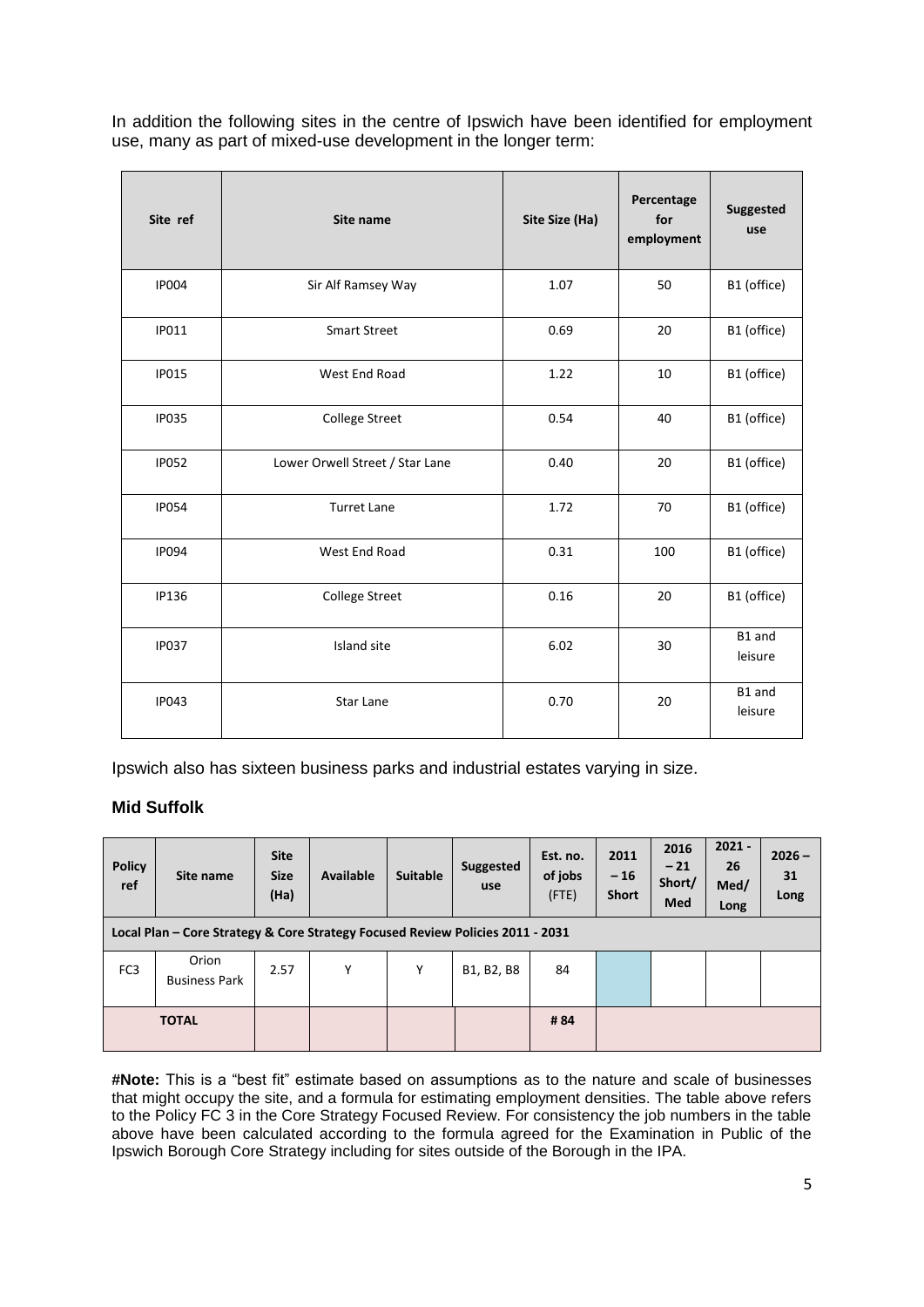## **Suffolk Coastal**

The 2013 authority monitoring report shows that 78.1ha of land allocated for employment purposes in the 2001 Local Plan is available across the district. Of this 19.05ha of available land is found within the Ipswich Eastern Fringe and is mainly made up of land at Martlesham Heath and Nacton Heath. Employment land in the 2001 Local Plan is expected to consist of a mixture of B1, B2 and B8 uses. The table below is taken from the Suffolk Coastal District Council Employment Land Availability report 2013 and records the total site area, as well as the amount of land still to be delivered. As detailed below, the Local Plan allocates 107.1ha of land in the Ipswich Eastern Fringe, of which 19.05 is yet to be committed.

| <b>IPSWICH EASTERN FRINGE (URBAN)</b> |                                  | <b>Site Area</b> | <b>Commitments</b> | <b>Total</b> |       |
|---------------------------------------|----------------------------------|------------------|--------------------|--------------|-------|
|                                       |                                  | (Ha)             | <b>Planning</b>    | Local        | Ha    |
|                                       |                                  |                  | <b>Permission</b>  | Plan         |       |
| F <sub>1</sub>                        | Martlesham Heath Business Park   | 33.5             |                    | 3.29         | 3.29  |
| F <sub>2</sub>                        | Martlesham Heath Hi-Tech Cluster | 54.8             |                    | 1.46         | 1.46  |
| F <sub>3</sub>                        | Nacton Heath                     | 18.80            |                    | 14.30        | 14.30 |
|                                       |                                  | 107.10           | -                  | 19.05        | 19.05 |

Other parcels of land are also allocated for employment purposes within the IPA, such as 3.65ha at Sandy Lane, Martlesham. However all of this land is currently taken up and in operation but may become available in the future which the Council will record as part of ongoing monitoring.

Core Strategy policy SP5, proposes at least 8.5ha of new employment land to be allocated within the district in support of business and to help facilitate the provision of new jobs. New employment land will be allocated by the Site Specific Allocations DPD and the Felixstowe Peninsula AAP scheduled to be produced in the next two years which are likely to cross into the IPA boundary. Core Strategy policy SP5 also identifies three Strategic Employment Areas which all have significance due to overall size and mix of uses and the number of jobs supported. The three Strategic Employment Areas are Felixstowe Port (outside of the IPA boundary), Martlesham Heath Business Campus including Adastral Park and Ransome's Europark as part of the wider employment corridor extending into Ipswich Borough.

#### Other land supply identified in Ipswich

This section provides an overview of the other land supply for Ipswich identified in the Council's emerging local plan for uses other than those mentioned previously. This includes education and health uses, open space, leisure, retail and transport. The other IPA local authorities are not currently sufficiently progressed with their site specific local plan documents to provide up-to-date comparable information.

| Site ref     | Site name | Site Size (Ha) | Percentage<br>of site | <b>Suggested</b><br>use                                |
|--------------|-----------|----------------|-----------------------|--------------------------------------------------------|
| <b>IP049</b> | Shed 8    | 0.76           |                       | University-<br>related uses<br>& public car<br>parking |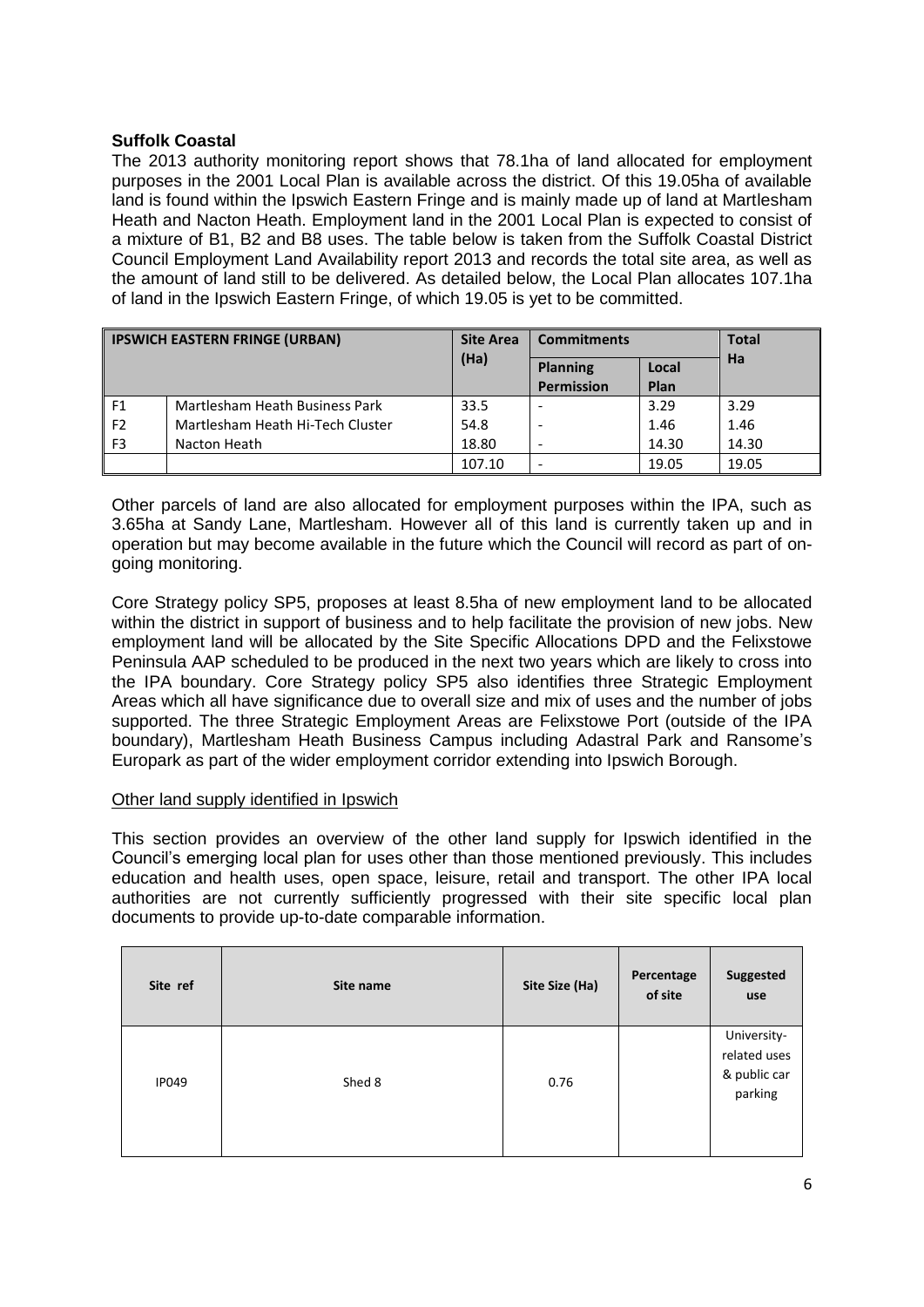| <b>IP258</b> | Land at University Campus Suffolk         | 1.89  |        | Primary<br>school                              |
|--------------|-------------------------------------------|-------|--------|------------------------------------------------|
| <b>IP035</b> | <b>College Street</b>                     | 0.54  | 40     | Hotel /<br>leisure                             |
| <b>IP051</b> | Portman Road                              | 2.21  | 20     | Hotel /<br>leisure                             |
| IP260        | Former Odeon cinema, St Margaret's Street | 0.20  | 100    | Leisure                                        |
| IP040/IP041  | Former Civic Centre area                  | 1.31  | 80     | Retail                                         |
| <b>IP015</b> | West End Road                             | 1.22  | 70     | Long stay car<br>parking                       |
| <b>IP048</b> | 1.35<br>Mint Quarter                      |       |        | Open space<br>and short<br>stay car<br>parking |
| <b>IP055</b> | Crown Car Park, Charles Street            | 0.70  | 100    | Car park                                       |
| IP140a       | Land north of Whitton Lane                | 1.01  | 100    | Park and ride<br>extension                     |
| <b>IP029</b> | Land at Bramford Road                     | 2.26  | 30     | Open space                                     |
| <b>IP032</b> | King George V Field, Old Norwich Road     | 3.54  | 20     | Open space                                     |
| <b>IP033</b> | Land at Bramford Road (Stock's site)      | 2.03  | 50     | Open space                                     |
| <b>IP037</b> | Island site                               | 6.02  | 15     | Open space                                     |
| IP061        | School site, Lavenham Road                | 1.08  | $30\,$ | Open space                                     |
| <b>IP083</b> | Princes Street / West End Road            | 0.76  | 80     | Public open<br>space                           |
| IP116        | St Clement's Hospital Grounds             | 12.51 | 40     | Open space<br>and sports<br>facilities         |
| IP142        | Duke Street                               | 0.39  | 25     | Public open<br>space                           |
| IP263        | West of Bridge Street                     | 0.17  | 100    | Public open<br>space                           |
| IP149        | Pond Hall Farm                            | 24.70 | 100    | Country park<br>extension                      |